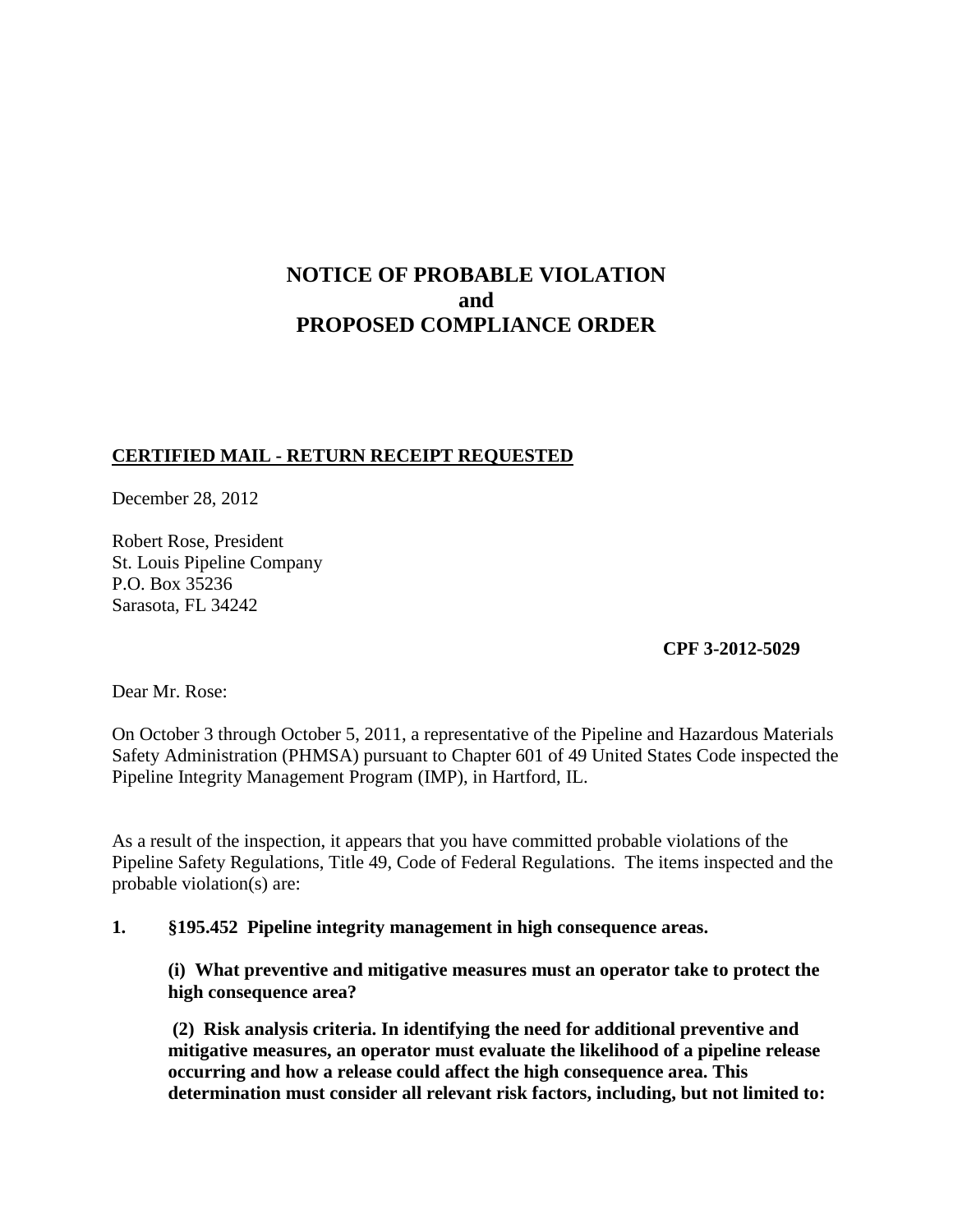**(i) Terrain surrounding the pipeline segment, including drainage systems such as small streams and other smaller waterways that could act as a conduit to the high consequence area;**

**(ii) Elevation profile;**

- **(iii) Characteristics of the product transported;**
- **(iv) Amount of product that could be released;**
- **(v) Possibility of a spillage in a farm field following the drain tile into a waterway;**
- **(vi) Ditches along side a roadway the pipeline crosses;**

St. Louis Pipeline had not adequately addressed release volumes for an operating pipeline. These are currently calculated by the static pipe volumes from valve to valve plus a 5 minute flow rate to account for the maximum leak detection procedure for pipeline shutdown. Each volume assumes total drain up between the valves. Topography or line profiles were not taken into account, or the time it would take to shut the manual valves.

St. Louis Pipeline had not adequately addressed release volumes that may occur during a static situation. These will not be the same as when the pipeline is actively manned and operating because the SCADA is not manned unless the line is running. Without being manned the isolation valves will not be closed causing additional product beyond isolated valves to drain up. Also, the time to respond and close valves are not used in the volume calculations.

St. Louis Pipeline had not adequately addressed overland transport of spill materials. The final estimated spill volumes are not displayed on topographic maps to determine overland transport directions, ditch diversions, or storm sewer access points as additional HCA areas could be affected.

St. Louis Pipeline had not adequately addressed water transport of spill materials. River transport distances, entry points, storm sewers, river velocities, and personnel response times to clean-up access points have not been determined.

#### **2. §195.452 Pipeline integrity management in high consequence areas.**

**(j) What is a continual process of evaluation and assessment to maintain a pipeline's integrity?**

**(2) Evaluation. An operator must conduct a periodic evaluation as frequently as needed to assure pipeline integrity. An operator must base the frequency of evaluation on risk factors specific to its pipeline, including the factors specified in paragraph (e) of this section. The evaluation must consider the results of the baseline and periodic integrity assessments, information analysis (paragraph (g) of**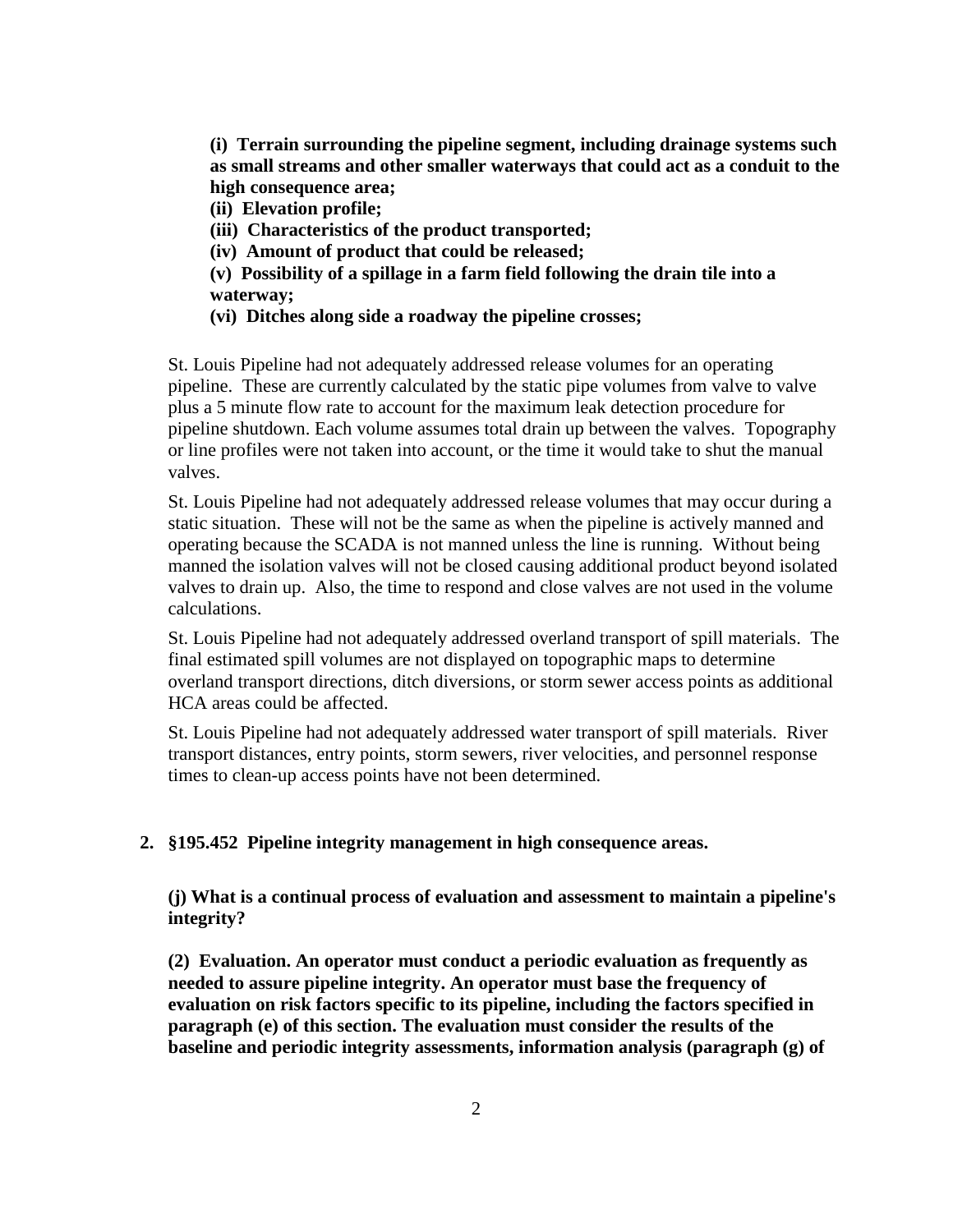## **this section), and decisions about remediation, and preventive and mitigative actions (paragraphs (h) and (i) of this section).**

St. Louis Pipeline Company had not performed an adequate evaluation to assure pipeline integrity when hydrostatic testing is used as the sole assessment method. An evaluation should address corrosion, third party damage and other risk factors.

#### **3. §195.452 Pipeline integrity management in high consequence areas.**

**(j) What is a continual process of evaluation and assessment to maintain a pipeline's integrity?**

**(3) Assessment intervals. An operator must establish five-year intervals, not to exceed 68 months, for continually assessing the line pipe's integrity. An operator must base the assessment intervals on the risk the line pipe poses to the high consequence area to determine the priority for assessing the pipeline segments. An operator must establish the assessment intervals based on the factors specified in paragraph (e) of this section, the analysis of the results from the last integrity assessment, and the information analysis required by paragraph (g) of this section.** 

St. Louis Pipeline Company failed to reassess the pipeline within 68 months of the previous assessment. The pipeline was previously assessed in two different sections, one portion was completed on 11-13-2004 and the remainder was on 5-12-2005 and the next assessment was completed on the entire pipeline on 7-13-2011. The assessment of the two section occurred within 78 months and 72 months respectively. This delay in reassessment resulted from a delay in a directional bore and pipeline replacement project. Once the project was completed the line was tested as a single unit.

#### **4. §195.452 Pipeline integrity management in high consequence areas.**

**(k) What methods to measure program effectiveness must be used? An operator's program must include methods to measure whether the program is effective in assessing and evaluating the integrity of each pipeline segment and in protecting the high consequence areas.** 

St. Louis Pipeline Company had has not developed methods or measured the effectiveness of their IMP program in assessing and evaluating the integrity of each pipeline segment and in protecting the high consequence areas.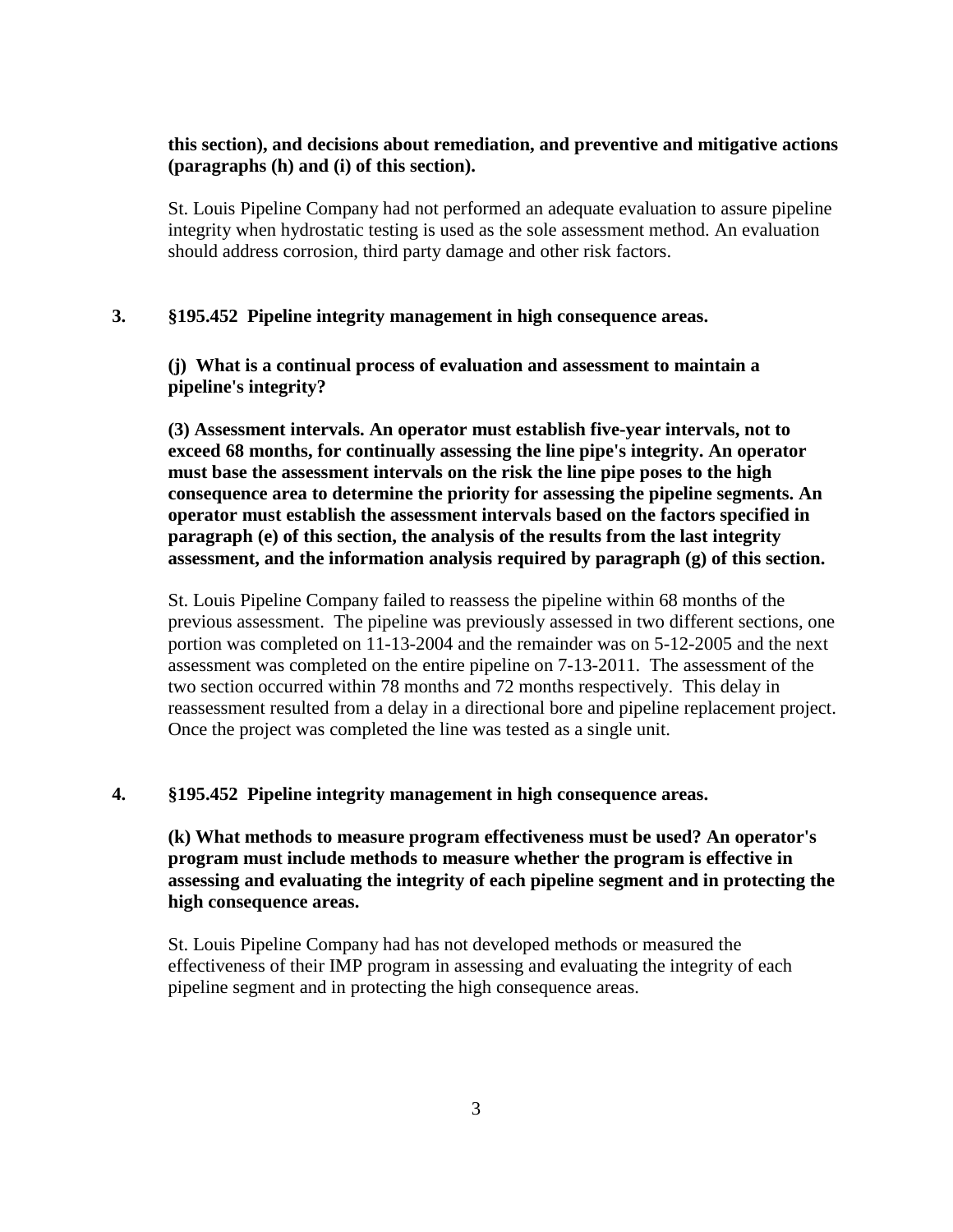## Proposed Compliance Order

With respect to items 1 through 4 pursuant to 49 United States Code § 60118, the Pipeline and Hazardous Materials Safety Administration proposes to issue a Compliance Order to St. Louis Pipeline. Please refer to the *Proposed Compliance Order*, which is enclosed and made a part of this Notice.

## Response to this Notice

Enclosed as part of this Notice is a document entitled *Response Options for Pipeline Operators in Compliance Proceedings*. Please refer to this document and note the response options. Be advised that all material you submit in response to this enforcement action is subject to being made publicly available. If you believe that any portion of your responsive material qualifies for confidential treatment under 5 U.S.C. 552(b), along with the complete original document you must provide a second copy of the document with the portions you believe qualify for confidential treatment redacted and an explanation of why you believe the redacted information qualifies for confidential treatment under 5 U.S.C. 552(b). If you do not respond within 30 days of receipt of this Notice, this constitutes a waiver of your right to contest the allegations in this Notice and authorizes the Associate Administrator for Pipeline Safety to find facts as alleged in this Notice without further notice to you and to issue a Final Order.

In your correspondence on this matter, please refer to **CPF 3-2012-5029** and for each document you submit, please provide a copy in electronic format whenever possible.

Sincerely,

David Barrett Director, Central Region Pipeline and Hazardous Materials Safety Administration

Enclosures: *Proposed Compliance Order Response Options for Pipeline Operators in Compliance Proceedings*